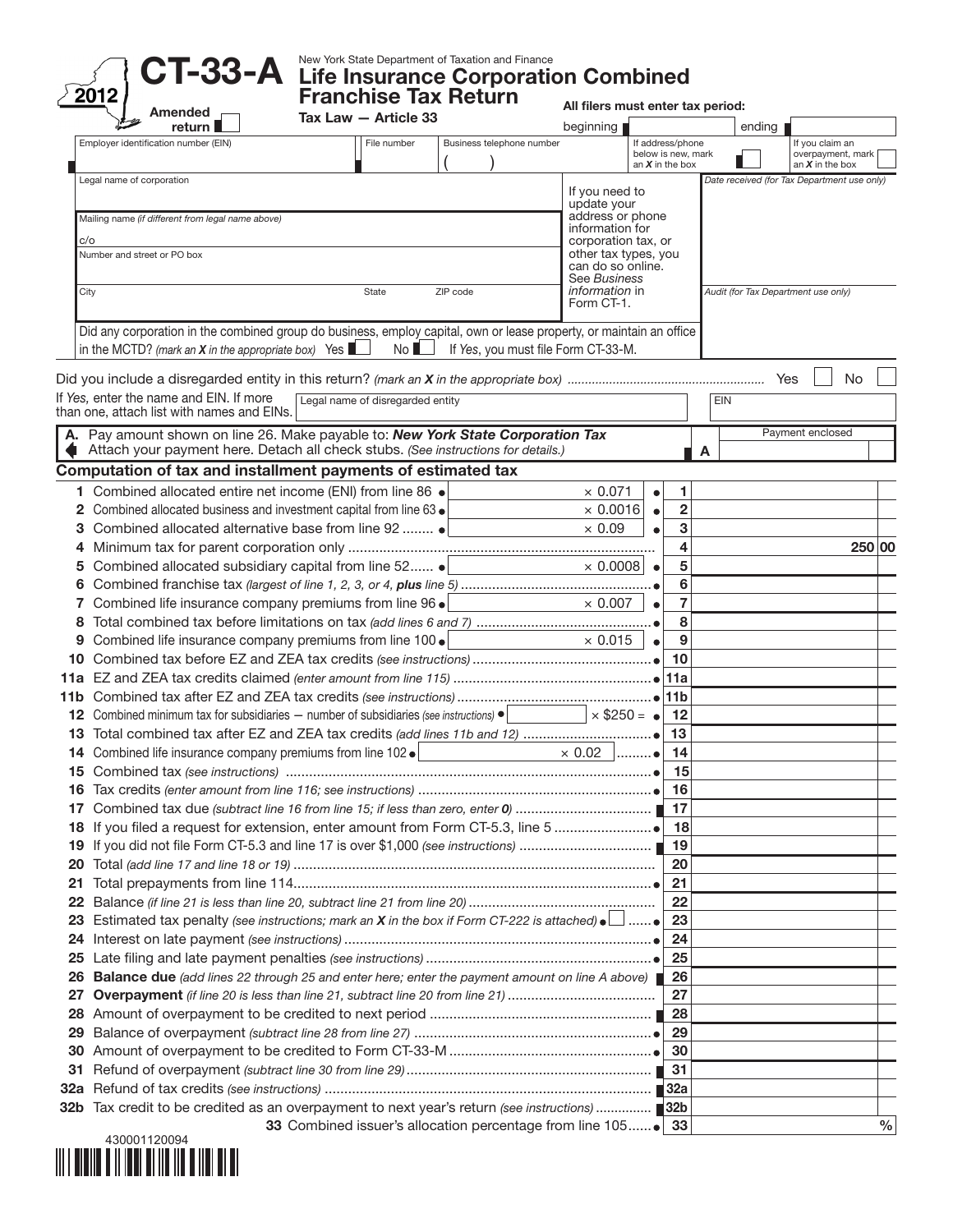## Schedule A — Computation of combined allocation percentage

*(If you do not claim an allocation, enter 100 on line 48; see instructions)*

| 37  |                                                                                                                                                                      |
|-----|----------------------------------------------------------------------------------------------------------------------------------------------------------------------|
| 38. |                                                                                                                                                                      |
|     |                                                                                                                                                                      |
| 40  |                                                                                                                                                                      |
|     |                                                                                                                                                                      |
| 42  |                                                                                                                                                                      |
|     |                                                                                                                                                                      |
|     |                                                                                                                                                                      |
|     |                                                                                                                                                                      |
|     |                                                                                                                                                                      |
|     |                                                                                                                                                                      |
|     |                                                                                                                                                                      |
|     | Schedule B - Computation and allocation of combined subsidiary capital (see instructions)                                                                            |
|     |                                                                                                                                                                      |
|     |                                                                                                                                                                      |
|     |                                                                                                                                                                      |
|     |                                                                                                                                                                      |
|     | Schedule C - Computation and allocation of combined business and investment capital (see instructions)                                                               |
|     |                                                                                                                                                                      |
|     |                                                                                                                                                                      |
|     |                                                                                                                                                                      |
|     |                                                                                                                                                                      |
|     |                                                                                                                                                                      |
|     |                                                                                                                                                                      |
| 59  |                                                                                                                                                                      |
|     |                                                                                                                                                                      |
|     | 61 Average value of assets, excluding subsidiary assets included on line 51, held as reserves under New York State Insurance Law                                     |
|     |                                                                                                                                                                      |
|     |                                                                                                                                                                      |
|     | 63 Combined allocated business and investment capital (multiply line 62 by the combined allocation percentage on line 48; enter here and in the first box on line 2) |
|     | Schedule D - Computation and allocation of combined ENI (see instructions)                                                                                           |
|     | 64 FTI before operations or net operating loss (include disallowed dividends paid deduction: $\bullet$<br>()                                                         |
|     | Additions                                                                                                                                                            |
|     |                                                                                                                                                                      |
|     |                                                                                                                                                                      |
|     | <b>67</b> Interest to stockholders:                                                                                                                                  |
|     |                                                                                                                                                                      |
| 69. |                                                                                                                                                                      |
|     |                                                                                                                                                                      |
| 71  |                                                                                                                                                                      |
|     |                                                                                                                                                                      |
| 73  |                                                                                                                                                                      |
| 74  | Other additions (see instructions) •   IRC section 199 deduction:                                                                                                    |
|     |                                                                                                                                                                      |

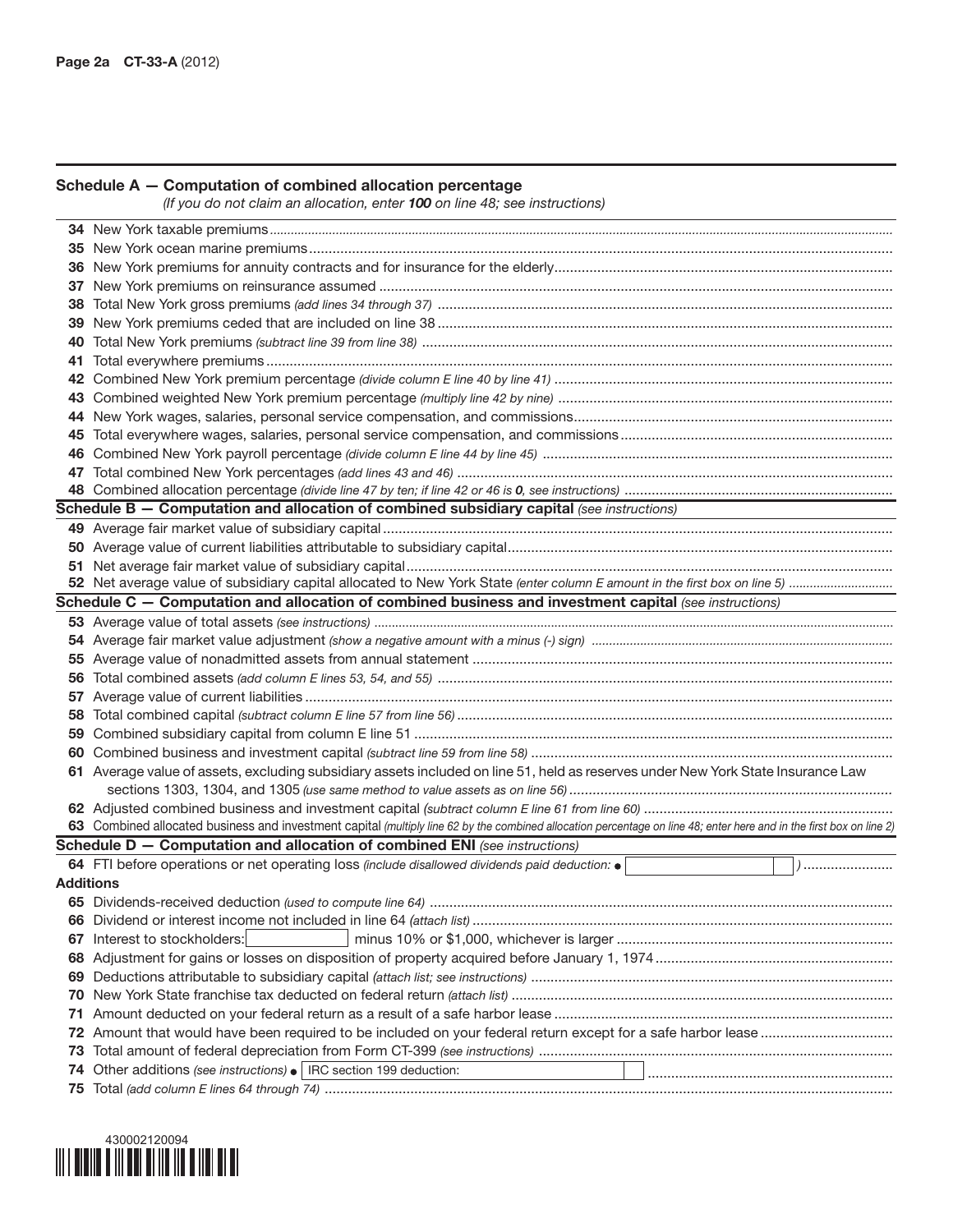|                                      | $A$<br>Parent |  | <b>B</b><br>Total subsidiaries                             | C<br>Subtotal<br>$\left(\text{column } A + \text{column } B\right)$        | $\overline{D}$<br>Intercorporate<br>eliminations                                                       |                     | Е<br>Combined total<br>(column C - column D) |               |
|--------------------------------------|---------------|--|------------------------------------------------------------|----------------------------------------------------------------------------|--------------------------------------------------------------------------------------------------------|---------------------|----------------------------------------------|---------------|
|                                      |               |  | Schedule A - Computation of combined allocation percentage |                                                                            |                                                                                                        |                     |                                              |               |
| 34 <sup>°</sup>                      |               |  |                                                            |                                                                            |                                                                                                        | 34 <sup>°</sup>     |                                              |               |
| $35$ <sup><math>\bullet</math></sup> |               |  |                                                            |                                                                            |                                                                                                        | 35                  |                                              |               |
| 36                                   |               |  |                                                            |                                                                            |                                                                                                        | 36                  |                                              |               |
| $37$ <sup><math>\circ</math></sup>   |               |  |                                                            |                                                                            |                                                                                                        | 37                  |                                              |               |
| 38                                   |               |  |                                                            |                                                                            |                                                                                                        | 38                  |                                              |               |
| 39 <sup>°</sup>                      |               |  |                                                            |                                                                            |                                                                                                        | 39                  |                                              |               |
| 40                                   |               |  |                                                            |                                                                            |                                                                                                        | 40                  |                                              |               |
| $41$ <sup>o</sup>                    |               |  |                                                            |                                                                            |                                                                                                        | 41                  |                                              |               |
| 42                                   |               |  |                                                            |                                                                            |                                                                                                        | 42                  |                                              | $\%$          |
| 43                                   |               |  |                                                            |                                                                            |                                                                                                        | 43                  |                                              | $\frac{0}{0}$ |
| $44^{\circ}$                         |               |  |                                                            |                                                                            |                                                                                                        | 44                  |                                              |               |
| 45                                   |               |  |                                                            |                                                                            |                                                                                                        | 45                  |                                              |               |
| 46                                   |               |  |                                                            |                                                                            |                                                                                                        | 46                  |                                              | $\frac{0}{0}$ |
| 47                                   |               |  |                                                            |                                                                            |                                                                                                        | 47                  |                                              | $\frac{0}{6}$ |
| 48                                   |               |  |                                                            |                                                                            |                                                                                                        | 48                  |                                              | $\frac{0}{0}$ |
|                                      |               |  |                                                            |                                                                            | Schedule B - Computation and allocation of combined subsidiary capital (see instructions)              |                     |                                              |               |
|                                      |               |  |                                                            |                                                                            |                                                                                                        |                     |                                              |               |
| 49 <sup>°</sup>                      |               |  |                                                            |                                                                            |                                                                                                        | $49^{\circ}$        |                                              |               |
| $50$ <sup><math>\bullet</math></sup> |               |  |                                                            |                                                                            |                                                                                                        | 50                  |                                              |               |
| $51$ <sup>o</sup>                    |               |  |                                                            |                                                                            |                                                                                                        | 51                  |                                              |               |
| $52$ <sup>o</sup>                    |               |  |                                                            |                                                                            |                                                                                                        | 52                  |                                              |               |
|                                      |               |  |                                                            |                                                                            | Schedule C - Computation and allocation of combined business and investment capital (see instructions) |                     |                                              |               |
| 53                                   |               |  |                                                            |                                                                            |                                                                                                        | 53                  |                                              |               |
| 54                                   |               |  |                                                            |                                                                            |                                                                                                        | 54                  |                                              |               |
| $55^{\circ}$                         |               |  |                                                            |                                                                            |                                                                                                        | 55                  |                                              |               |
| 56                                   |               |  |                                                            |                                                                            |                                                                                                        | 56                  | p                                            |               |
| $57^{\circ}$                         |               |  |                                                            |                                                                            |                                                                                                        | 57                  |                                              |               |
| 58                                   |               |  |                                                            |                                                                            |                                                                                                        | 58                  |                                              |               |
| 59                                   |               |  |                                                            |                                                                            |                                                                                                        | 59                  |                                              |               |
| 60                                   |               |  |                                                            |                                                                            |                                                                                                        | 60                  |                                              |               |
|                                      |               |  |                                                            |                                                                            |                                                                                                        |                     |                                              |               |
| 61                                   |               |  |                                                            |                                                                            |                                                                                                        | 61                  |                                              |               |
| 62                                   |               |  |                                                            |                                                                            |                                                                                                        | 62                  |                                              |               |
| 63                                   |               |  |                                                            |                                                                            |                                                                                                        | 63                  |                                              |               |
|                                      |               |  |                                                            | Schedule D - Computation and allocation of combined ENI (see instructions) |                                                                                                        |                     |                                              |               |
| $64^{\circ}$                         |               |  |                                                            |                                                                            |                                                                                                        | $64$                |                                              |               |
| <b>Additions</b>                     |               |  |                                                            |                                                                            |                                                                                                        |                     |                                              |               |
| 65                                   |               |  |                                                            |                                                                            |                                                                                                        | 65                  |                                              |               |
| 66                                   |               |  |                                                            |                                                                            |                                                                                                        | 66                  | $\overline{\bullet}$                         |               |
| $67^{\circ}$                         |               |  |                                                            |                                                                            |                                                                                                        | 67                  | $\overline{\phantom{a}}$                     |               |
| 68                                   |               |  |                                                            |                                                                            |                                                                                                        | 68                  | $\overline{\phantom{a}}$                     |               |
| 69                                   |               |  |                                                            |                                                                            |                                                                                                        | 69                  | $\overline{\bullet}$                         |               |
| $\overline{70}$                      |               |  |                                                            |                                                                            |                                                                                                        | 70                  | $\overline{\bullet}$                         |               |
| $\overline{71}$                      |               |  |                                                            |                                                                            |                                                                                                        | 71                  | $\overline{\bullet}$                         |               |
| 72                                   |               |  |                                                            |                                                                            |                                                                                                        | 72                  | $\overline{\phantom{a}}$                     |               |
| 73<br>$\bullet$                      |               |  |                                                            |                                                                            |                                                                                                        | 73                  | $\overline{\bullet}$                         |               |
| $\bullet$<br>74                      |               |  |                                                            |                                                                            |                                                                                                        | 74                  |                                              |               |
| 75                                   |               |  |                                                            |                                                                            |                                                                                                        | $75$ $\blacksquare$ |                                              |               |
|                                      |               |  |                                                            |                                                                            |                                                                                                        |                     |                                              |               |

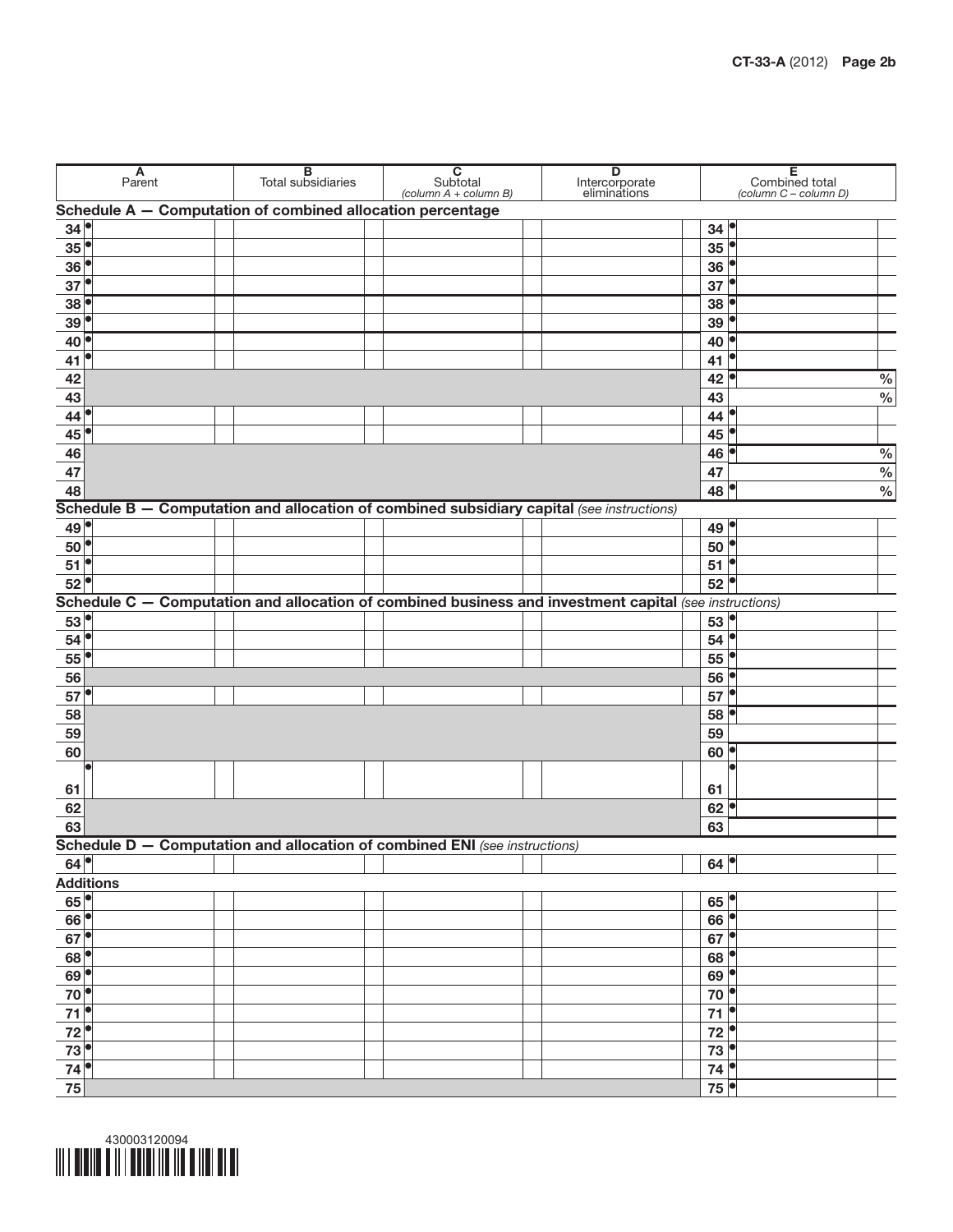## Schedule D — Computation and allocation of combined ENI *(continued; see instructions)*

| Subtractions                                                                                                                                      |
|---------------------------------------------------------------------------------------------------------------------------------------------------|
|                                                                                                                                                   |
|                                                                                                                                                   |
|                                                                                                                                                   |
|                                                                                                                                                   |
|                                                                                                                                                   |
|                                                                                                                                                   |
|                                                                                                                                                   |
| 83 Other subtractions (see instructions) S-11 .<br><u> 1999 - Johann John Stein, f</u>                                                            |
|                                                                                                                                                   |
|                                                                                                                                                   |
| 86 Combined allocated ENI (multiply line 85 by combined allocation percentage on line 48; enter here and in the first box on line 1)              |
| Schedule E - Computation and allocation of combined alternative base                                                                              |
|                                                                                                                                                   |
|                                                                                                                                                   |
|                                                                                                                                                   |
|                                                                                                                                                   |
|                                                                                                                                                   |
| 92 Combined allocated alternative base (multiply line 91 by combined allocation percentage on line 48; enter here and in the first box on line 3) |
| <b>Schedule F - Computation of combined premiums</b> (see instructions)                                                                           |
| Combined life insurance company premiums taxable under Article 33 section 1510                                                                    |
|                                                                                                                                                   |
|                                                                                                                                                   |
|                                                                                                                                                   |
| 96 Total combined life insurance company premiums (add column E lines 93 through 95; enter here and in the first box on line 7)                   |
| Combined life insurance company premiums included in the tax limitations computed under Article 33 section 1505                                   |
|                                                                                                                                                   |
|                                                                                                                                                   |
|                                                                                                                                                   |
| 100 Total combined life insurance company premiums subject to the floor limitation on tax under section 1505(b)                                   |
|                                                                                                                                                   |
| Insurance corporations who receive more than 95% of their premiums from:                                                                          |
|                                                                                                                                                   |
| 102 Total combined life insurance company premiums subject to the limitation on tax under section 1505(a)(2) (add lines 100 and 101,              |
|                                                                                                                                                   |
| Schedule G - Computation of combined issuer's allocation percentage (see instructions)                                                            |
|                                                                                                                                                   |
|                                                                                                                                                   |
|                                                                                                                                                   |

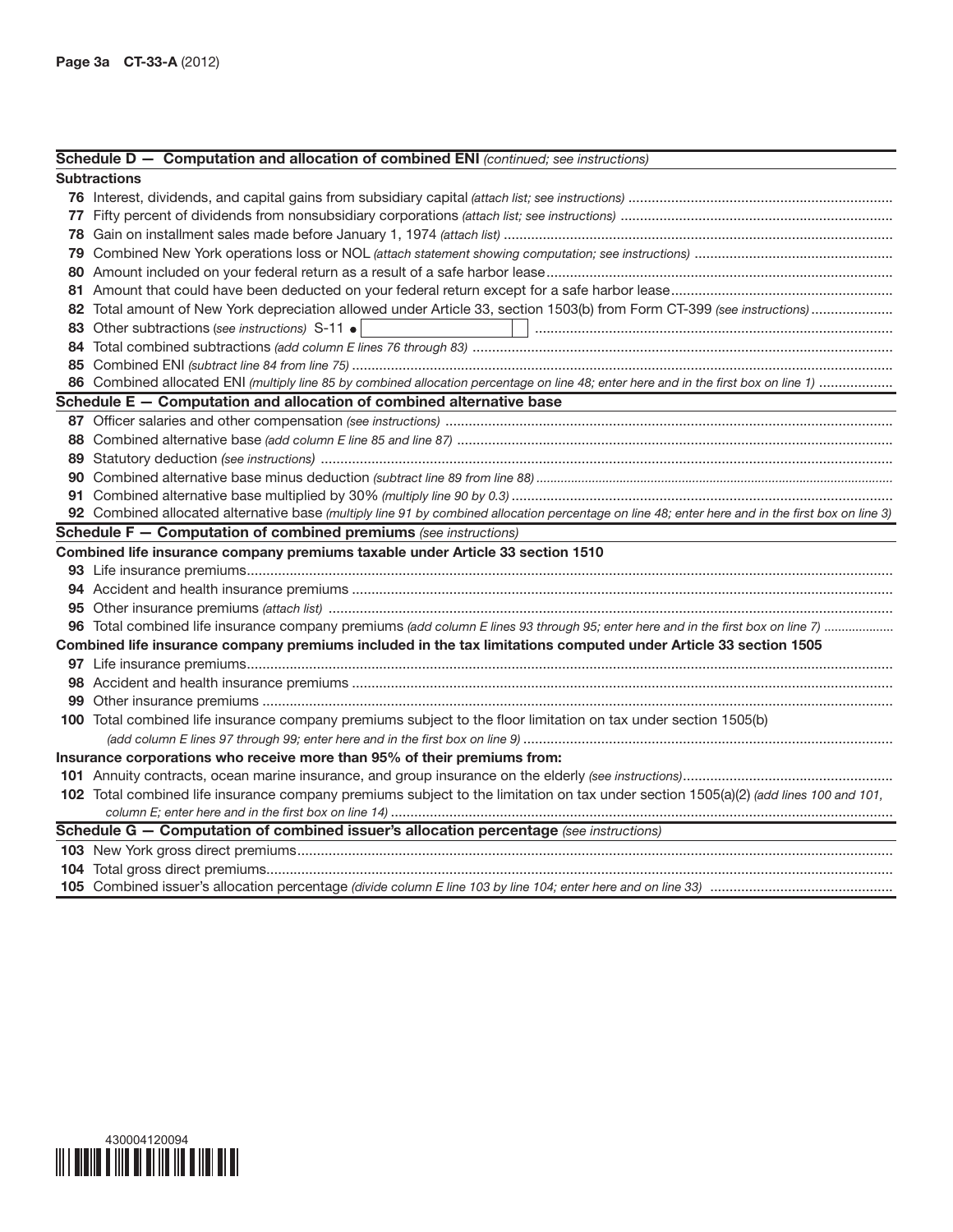| A<br>Parent                          |                                                      | в<br><b>Total subsidiaries</b> | $\overline{\mathbf{c}}$<br>Subtotal<br>(column $A$ + column B)                                                  |        | D<br>Intercorporate<br>eliminations |           | Е<br>Combined total | (column C - column D)                |        |      |
|--------------------------------------|------------------------------------------------------|--------------------------------|-----------------------------------------------------------------------------------------------------------------|--------|-------------------------------------|-----------|---------------------|--------------------------------------|--------|------|
|                                      |                                                      |                                | Schedule D - Computation and allocation of combined ENI (continued; see instructions)                           |        |                                     |           |                     |                                      |        |      |
|                                      | <b>Subtractions</b>                                  |                                |                                                                                                                 |        |                                     |           |                     |                                      |        |      |
| 76 <sup> </sup>                      |                                                      |                                |                                                                                                                 |        |                                     |           |                     | 76                                   |        |      |
| 77                                   |                                                      |                                |                                                                                                                 |        |                                     |           |                     | 77                                   |        |      |
| 78                                   |                                                      |                                |                                                                                                                 |        |                                     |           |                     | 78                                   |        |      |
| 79                                   |                                                      |                                |                                                                                                                 |        |                                     |           |                     | 79                                   |        |      |
| 80 <sup>°</sup>                      |                                                      |                                |                                                                                                                 |        |                                     |           |                     | 80                                   |        |      |
| 81                                   |                                                      |                                |                                                                                                                 |        |                                     |           |                     | 81                                   |        |      |
| 82                                   |                                                      |                                |                                                                                                                 |        |                                     |           |                     | 82                                   |        |      |
| 83                                   |                                                      |                                |                                                                                                                 |        |                                     |           |                     | 83                                   |        |      |
| 84                                   |                                                      |                                |                                                                                                                 |        |                                     |           |                     | 84                                   |        |      |
| 85                                   |                                                      |                                |                                                                                                                 |        |                                     |           |                     | 85                                   |        |      |
| 86                                   |                                                      |                                |                                                                                                                 |        |                                     |           |                     | 86                                   |        |      |
|                                      |                                                      |                                | Schedule $E -$ Computation and allocation of combined alternative base                                          |        |                                     |           |                     |                                      |        |      |
| 87                                   |                                                      |                                |                                                                                                                 |        |                                     |           |                     | 87                                   |        |      |
| 88                                   |                                                      |                                |                                                                                                                 |        |                                     |           |                     | 88                                   |        |      |
| 89                                   |                                                      |                                |                                                                                                                 |        |                                     |           |                     | 89                                   |        |      |
| 90                                   |                                                      |                                |                                                                                                                 |        |                                     |           |                     | 90                                   |        |      |
| 91                                   |                                                      |                                |                                                                                                                 |        |                                     |           |                     | 91                                   |        |      |
| 92                                   |                                                      |                                |                                                                                                                 |        |                                     |           |                     | 92                                   |        |      |
|                                      |                                                      |                                | Schedule F - Computation of combined premiums                                                                   |        |                                     |           |                     |                                      |        |      |
|                                      |                                                      |                                | Combined life insurance company premiums taxable under Article 33 section 1510                                  |        |                                     |           |                     |                                      |        |      |
| $93$ <sup><math>\degree</math></sup> |                                                      |                                |                                                                                                                 |        |                                     |           |                     | 93                                   |        |      |
| $94$ <sup><math>\circ</math></sup>   |                                                      |                                |                                                                                                                 |        |                                     |           |                     | 94                                   |        |      |
| 95                                   |                                                      |                                |                                                                                                                 |        |                                     |           |                     | 95                                   |        |      |
| 96                                   |                                                      |                                |                                                                                                                 |        |                                     |           |                     | 96                                   |        |      |
|                                      |                                                      |                                | Combined life insurance company premiums included in the tax limitations computed under Article 33 section 1505 |        |                                     |           |                     |                                      |        |      |
| $97$ <sup><math>\degree</math></sup> |                                                      |                                |                                                                                                                 |        |                                     |           |                     | $97$ <sup><math>\degree</math></sup> |        |      |
| 98                                   |                                                      |                                |                                                                                                                 |        |                                     |           |                     | $98^\circ$                           |        |      |
| $99^\circ$                           |                                                      |                                |                                                                                                                 |        |                                     |           |                     | 99                                   |        |      |
|                                      |                                                      |                                |                                                                                                                 |        |                                     |           |                     |                                      |        |      |
| 100                                  |                                                      |                                |                                                                                                                 |        |                                     |           |                     | 100                                  |        |      |
|                                      |                                                      |                                | Insurance corporations who receive more than 95% of their premiums from:                                        |        |                                     |           |                     |                                      |        |      |
| $101$ <sup>o</sup>                   |                                                      |                                |                                                                                                                 |        |                                     |           |                     | $101$ <sup>e</sup>                   |        |      |
|                                      |                                                      |                                |                                                                                                                 |        |                                     |           |                     |                                      | o      |      |
| 102                                  |                                                      |                                |                                                                                                                 |        |                                     |           |                     | 102                                  |        |      |
|                                      |                                                      |                                | Schedule G - Computation of combined issuer's allocation percentage                                             |        |                                     |           |                     |                                      |        |      |
| $103$ <sup>o</sup>                   |                                                      |                                |                                                                                                                 |        |                                     |           |                     | 103                                  |        |      |
| 104                                  |                                                      |                                |                                                                                                                 |        |                                     |           |                     | 104                                  |        |      |
| 105                                  |                                                      |                                |                                                                                                                 |        |                                     |           |                     | $105$ $^{\circ}$                     |        | $\%$ |
|                                      | <b>Computation of prepayments (see instructions)</b> |                                |                                                                                                                 |        |                                     | Date paid |                     |                                      | Amount |      |
| 106                                  |                                                      |                                |                                                                                                                 |        | 106                                 |           |                     |                                      |        |      |
| 107                                  |                                                      |                                | Second combined group installment from Form CT-400                                                              |        | 107                                 |           |                     |                                      |        |      |
| 108                                  |                                                      |                                | Third combined group installment from Form CT-400                                                               |        | 108                                 |           |                     |                                      |        |      |
| 109                                  |                                                      |                                | Fourth combined group installment from Form CT-400                                                              |        | 109                                 |           |                     |                                      |        |      |
| 110                                  |                                                      |                                | Payment with extension request from Form CT-5.3, line 8                                                         |        | 110                                 |           |                     |                                      |        |      |
| 111                                  |                                                      |                                |                                                                                                                 |        |                                     |           | 111                 |                                      |        |      |
| 112                                  | Overpayment credited from Form CT-33-M               |                                |                                                                                                                 | Period |                                     |           | 112                 |                                      |        |      |
| 113                                  |                                                      |                                | Total prepayments from subsidiaries not previously included in combined return                                  |        |                                     |           | 113                 |                                      |        |      |
|                                      |                                                      |                                | 114 Total prepayments (add lines 106 through 113; enter here and on line 21)                                    |        |                                     |           | 114                 |                                      |        |      |